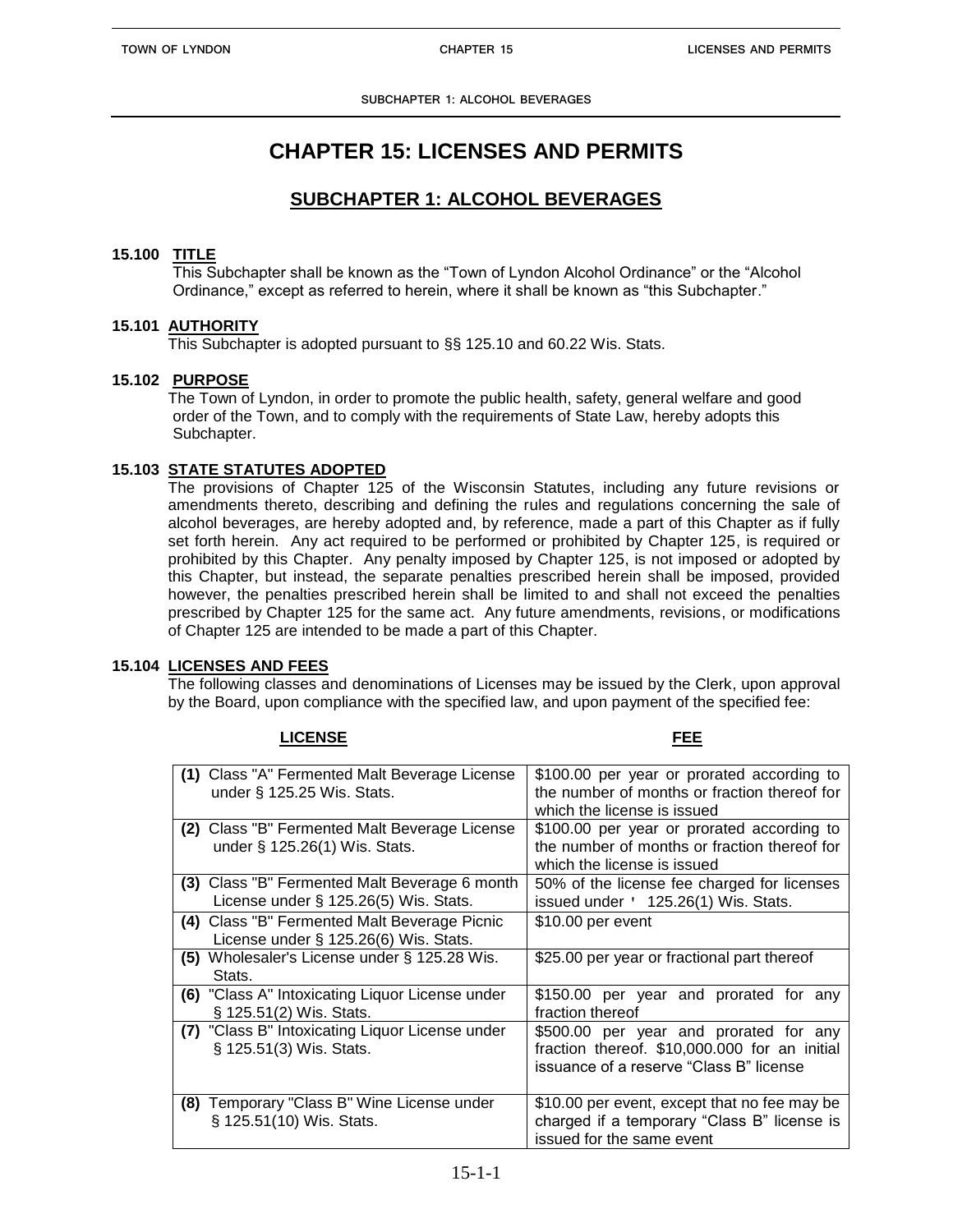| Operator's License under § 125.17(1) Wis.<br>(9)                  | \$35.00 per year or any fraction thereof |
|-------------------------------------------------------------------|------------------------------------------|
| Stats.                                                            |                                          |
| (10) Temporary Operator's License under<br>§125.17(4) Wis. Stats. | \$15.00 per period                       |
| (11) Provisional License under ' 25.17(5) Wis.<br>Stats.          | \$15.00                                  |
| (12) Manager's License under '125.18 Wis.<br>Stats.               | \$25.00 per year or any fraction thereof |
| (13) Provisional Retail Licenses under '125.185<br>Wis. Stats     | \$15.00                                  |
| (14) Class "C" License under $\S$ 125.51(3m) Wis.<br>Stats.       | \$100 per year or any fraction thereof   |

#### **15.105 ADDITIONAL REQUIREMENTS**

In addition to all statutory requirements, the following requirements shall be fulfilled for each license:

- **(1) LICENSE APPLICATION:** License application forms, supplied by the Town, shall be prepared and filed with the Clerk, and shall provide the following information:
	- **(a)** Name, address and telephone number of the applicant.
	- **(b)** Date of birth of the applicant.
	- **(c)** Name, address and phone number of the applicant's proposed new employer.
	- **(d)** Name, address and telephone number of the applicant's last employer for whom the applicant tended bar (if applicable).
	- **(e)** Name, address and phone number of each municipality from which the applicant received a license issued under Ch. 125 Wis.Stats. regarding alcohol beverages.
	- **(f)** Certification that the Applicant is familiar with, and shall obey the requirements of, all applicable statutes, regulations, and this Chapter.
- **(2) QUALIFICATIONS:** In determining the suitability of an Applicant, consideration shall be given to the moral character and financial responsibility of the Applicant, the appropriateness of the location and premises proposed, and generally, the Applicant's fitness for the trust to be imposed.
- **(3) OUTSTANDING DEBTS:** No License shall be granted for any premises for which taxes, assessments, or other claims of the Town are delinquent and unpaid, or to any person who is delinquent in payment to the Town of taxes, assessments or claims, including (but not limited to) unpaid forfeiture judgments to the Town and Town utility bills.
- **(4) INVESTIGATION:** The Clerk, or designee, shall investigate (to the extent applicable) the following for each new applicant:
	- **(a)** The last known alcohol business for which the applicant worked.
	- **(b)** The law enforcement agency for the last known municipality in which the applicant worked in an alcohol business.
	- **(c)** The last known municipality which issued an alcohol license to the applicant.
	- **(d)** The applicant's criminal conviction record, traffic record, and ordinance violation record, including the applicant's record of any pending criminal charge and the circumstances of the charge, provided however, such investigation shall comply with the requirements, limitations, and prohibitions of §111.335 Wis. Stats. regarding employment discrimination.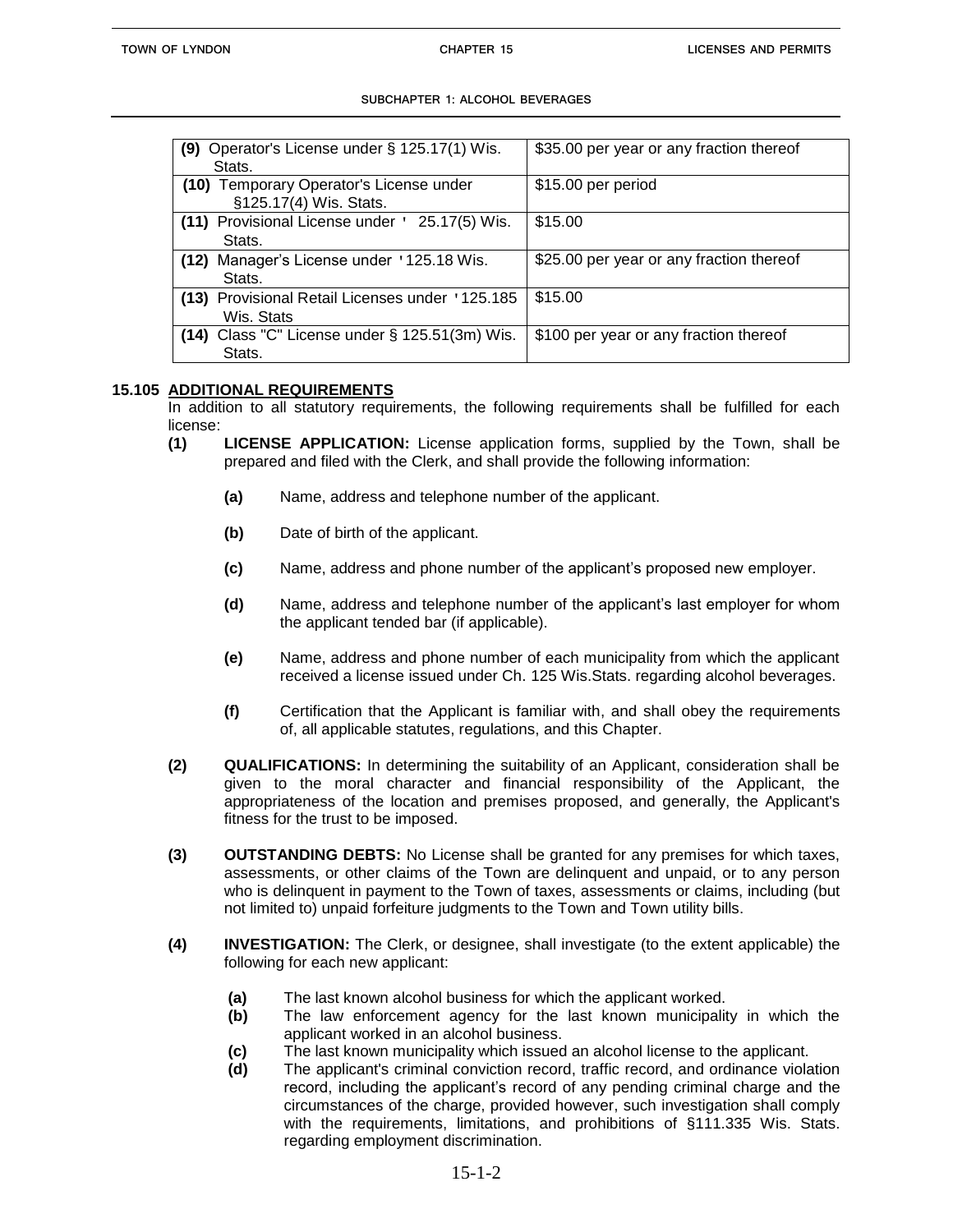- **(5) REFERRAL BY CLERK:** If the Clerk's investigation does not reveal any violation, infraction, or other questionable conduct which, in the Clerk's sole discretion, relates to the circumstances of the license for which the applicant has applied, then the Clerk may place the application upon the next Board agenda for action. However, if the Clerk's investigation reveals any violation, infraction, or other questionable conduct which, in the Clerk's sole discretion, relates to the circumstances of the license for which the applicant has applied, then the Clerk shall summarize such information and forward the information to the Board, which shall conduct a confidential review of the information, in closed session, to determine the following:
	- **(a)** Whether the Applicant has habitually been a law offender as per §125.04(5)(b) Wis. Stats:
	- **(b)** Whether the Applicant has been convicted of a felony and has not been duly pardoned as per §125.04(5)(b) Wis. Stats; or
	- **(c)** Whether a pending charge or a conviction for any felony, misdemeanor, or other offense substantially relates to the circumstances of the job permitted by the License requested as per §111.335(1)(c) Wis. Stats.

In making the foregoing determinations, the Committee may require the Applicant to appear before the Committee, and may conduct an evidentiary hearing thereon, pursuant to §19.85(1)(b) Wis. Stats.

(**Rationale:** It is the purpose of this subsection to provide a procedure by which the Town can carefully investigate the background of each applicant, and at the same time comply with Wisconsin's discrimination laws. *See generally,* §111.321 *et seq* Wis. Stats.)

#### **15.106 CONDUCT PROHIBITED**

In addition to all other requirements of the Statutes and this Code, the following requirements shall also be observed:

- **(1) DISORDERLY CONDUCT:** Each licensed or permitted premises shall at all times be conducted in an orderly manner, and no disorderly, riotous or indecent conduct or gambling, proscribed by this Code or State Statute, shall be allowed at any time on any such premises. It shall be a violation of this Section for any operator to fail to take reasonable steps to prevent, to avoid, and to stop such proscribed conduct.
- **(2) SALES BY CLUBS:** No club operating under a Class "B" or "Class B" permit shall serve, sell, dispense, or give away any alcohol beverages, except to members or to guests invited and accompanied by members.
- **(3) AGENTS AND EMPLOYEES:** A violation of this Chapter by an authorized agent or employee of a licensee shall constitute a violation by the licensee.
- **(4) SANITATION AND SAFETY:** All licensed premises shall conform to all state and local sanitary, safety, and health rules, regulations, and codes.
- **(5) FALSE APPLICATIONS:** No person or organization shall submit a false application for a license. No person or organization shall submit an application on the behalf of, or as a "front" for, any other person or organization.
- **(6) INSPECTION FOR ENFORCEMENT:** Section 139.08(4) Wis. Stats., and all amendments thereto, are incorporated herein by reference.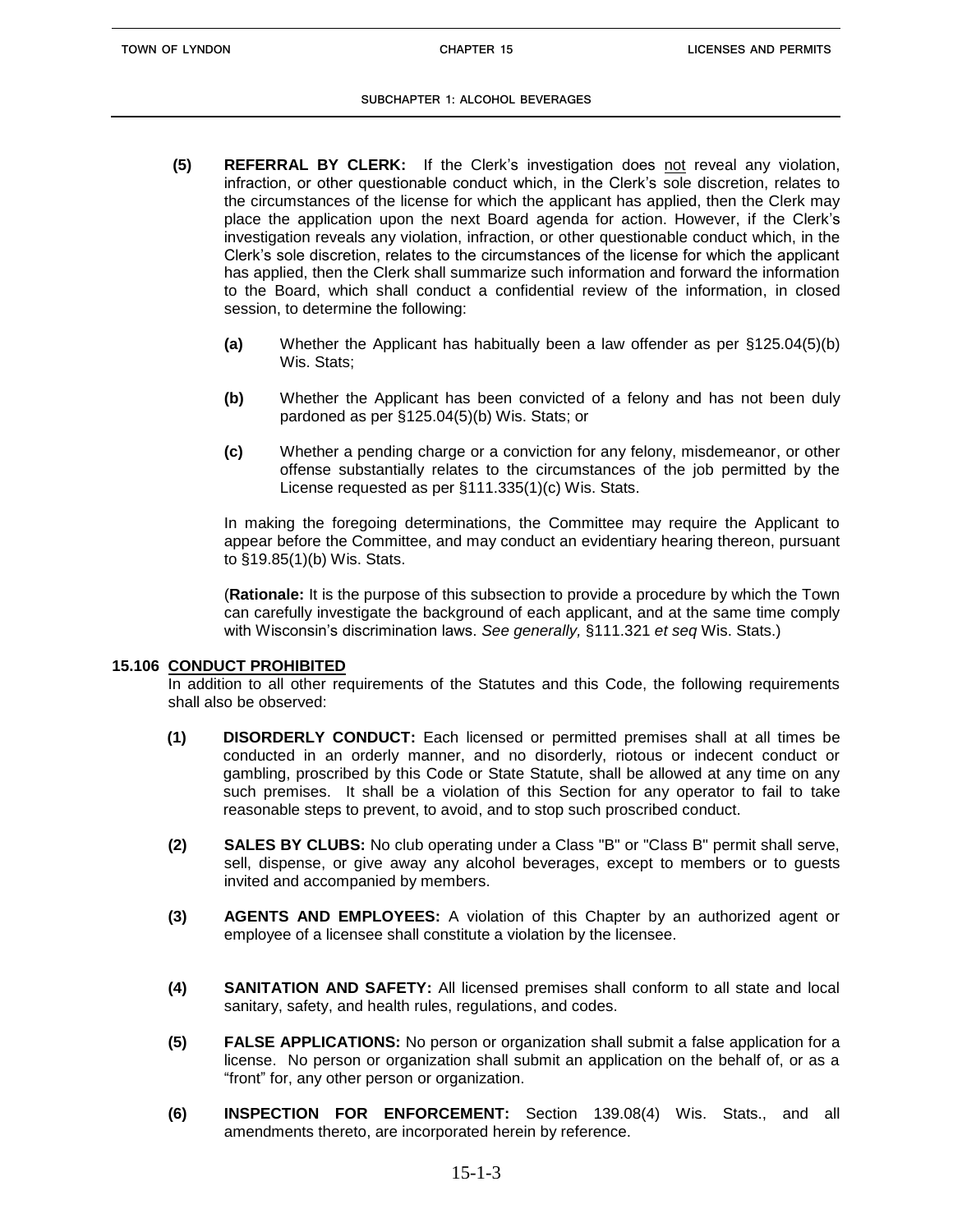#### **15.107 NON-RENEWALS, REVOCATIONS AND SUSPENSIONS**

In addition to all Statutory procedures and requirements, the Town may also revoke, suspend, or non-renew any license as provided in this Section.

- **(1) ABANDONMENT:**
	- **(a)** Whenever a licensee fails to use such license for a period of 180 days, the licensee shall be deemed to have forfeited such license. "Use" as used herein shall mean the regular, daily operation of the premises so licensed for the regular sale of alcohol beverages.
	- **(b)** The Clerk shall, by certified mail, notify the licensee of said forfeiture. Within fifteen (15) days of the receipt of said notice, the licensee may petition to the Town for a 90-day extension of time within which to use such license. The Board shall grant such extension if the licensee demonstrates to the satisfaction of the Board that the license was not used due to undue hardship or unusual circumstances beyond the licensee's control. In making its decision, the Board may consider such factors as financial hardship; damage to the premises rendering it temporarily unfit for safe operation; a closing of the premises for a reasonable period to alter, repair, remodel or redecorate; closing the premises prior to a sale when such sale shall be reasonably anticipated and documented Licensee; or an illness of the licensee with proof of such illness. The granting of an extension shall not be unreasonably denied, however the decision of the Board shall be final and no further extensions shall be authorized.
	- **(c)** If the premises shall be destroyed or damaged by fire or other natural causes, and cannot be reasonably repaired or rebuilt within the 90-day extension, the Board, upon a showing that the licensee is making substantial efforts to repair the premises and reopen for regular business, may grant one (1) additional extension of 90 days. "Substantial efforts" shall include, but not be limited to, a showing that the licensee has employed someone to make the necessary repairs, that work is being done, and that repairs will be completed within the period of the extension.
- **(2) FAILURE TO PAY:** Whenever an applicant, who has been granted a license, fails to pay for the license or fails to pick up the license from the Town Clerk office, within 30 days after such license is granted, such license shall be deemed to have been forfeited, and the Clerk shall, by certified or registered mail, notify the grantee thereof.

## **15.108 CLASS "B" FERMENTED MALT BEVERAGE PICNIC LICENSES**

In addition to all statutory requirements, the following requirements shall be fulfilled for each Class "B" Fermented Malt Beverage Picnic License issued pursuant to §125.26(6) Wis. Stats.

- **(1) SITE PLAN:** The application for a Class "B" Fermented Malt Beverage Picnic License shall be accompanied by a site plan, which shall show the location where the beer shall be dispensed and the location of the fencing required below.
- **(2) FENCING:** Unless the Board otherwise permits, all organizations shall install a fence around the area (indoors and outdoors) where fermented malt beverage is to be sold and consumed. No sale or consumption of fermented malt beverages shall be permitted outside of the fenced area and no underage person shall be permitted within the fenced area unless such underage person is accompanied by his or her parent, guardian, or spouse who has attained the legal drinking age. The organization shall also continually station a person at the entrance of the fenced area for the purpose of checking age identification. There shall be only one point of ingress and egress, and the fence shall be a minimum of four (4) feet high. If consumption is to occur indoors, a fence need not be used if persons under the legal drinking age are not permitted to enter the building.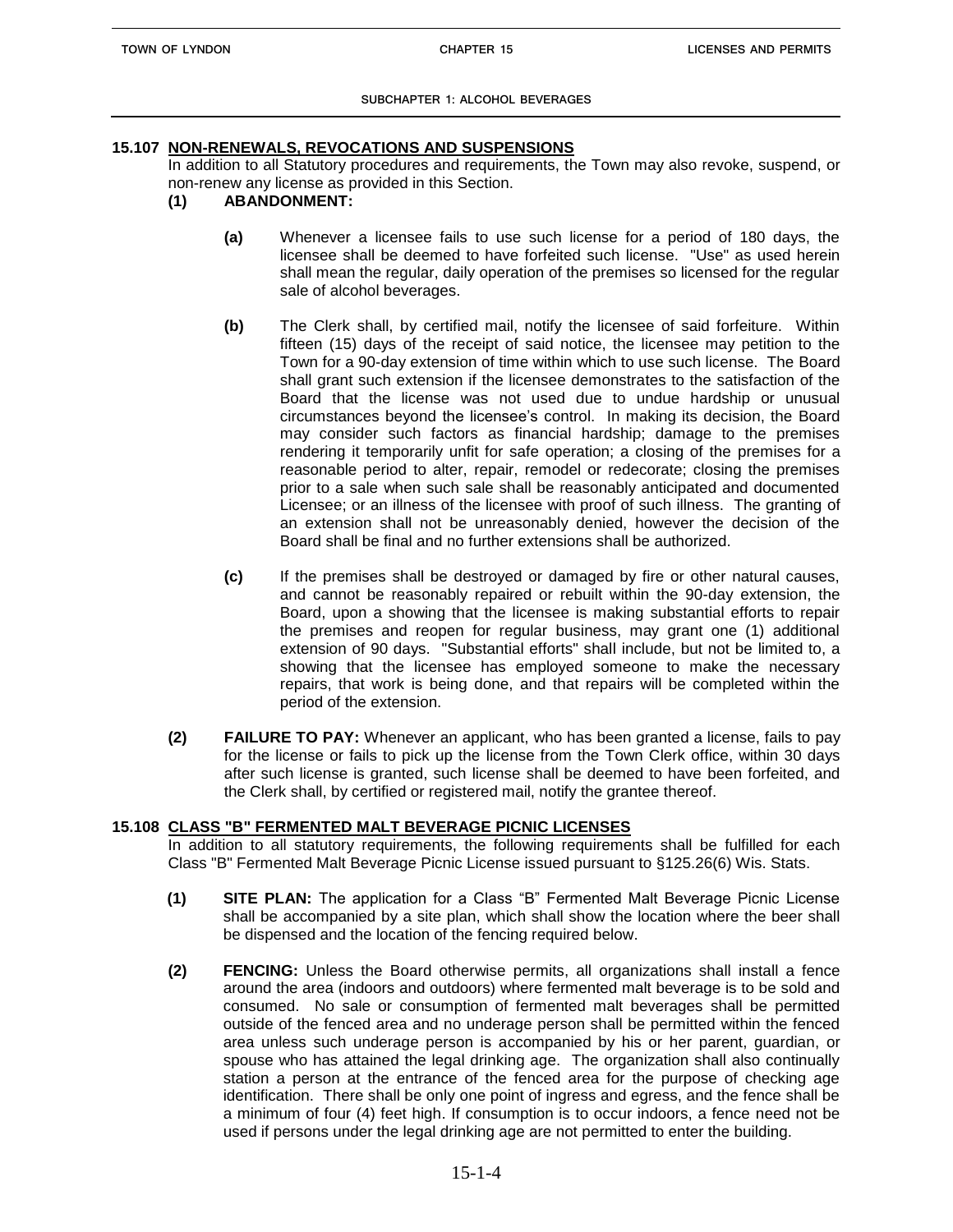- **(3) SIGNS:** All organizations issued a Class "B" License shall post, in a conspicuous location, at the main point of sale and at the point of entry, a sufficient number of signs stating that no fermented malt beverage shall be served to any underage person or to any person without proper identification.
- **(4) NOTICE TO NEIGHBORS:** All property owners within one hundred (100) feet of a proposed outside beer garden shall be given notice of a pending application for a Class "B" picnic license at least three (3) days prior to the Board meeting at which such license shall be acted upon. Notice shall be given by first class mail.

## **15.109 UNDERAGE PERSONS ON PREMISES**

Pursuant to §§125.07(3)(a)8 and 125.07(3)(a)10 Wis. Stats., underage persons may enter and remain on Class "B" or "Class B" licensed premises, provided the licensee first obtains a written authorization from the Board permitting underage persons on the premises on the date specified in the authorization.

## **15.110 "CLASS B" LICENSES: OFF-PREMISES CONSUMPTION**

Pursuant to § 125.51(3)(b) Wis. Stats., the Town hereby authorizes all retail "Class B" licenses to sell intoxicating liquor in the original package or container, in multiples not to exceed 4 liters at any one time, to be consumed off the premises where sold; however, wine may be sold for consumption off the premises in the original package or container in any quantity.